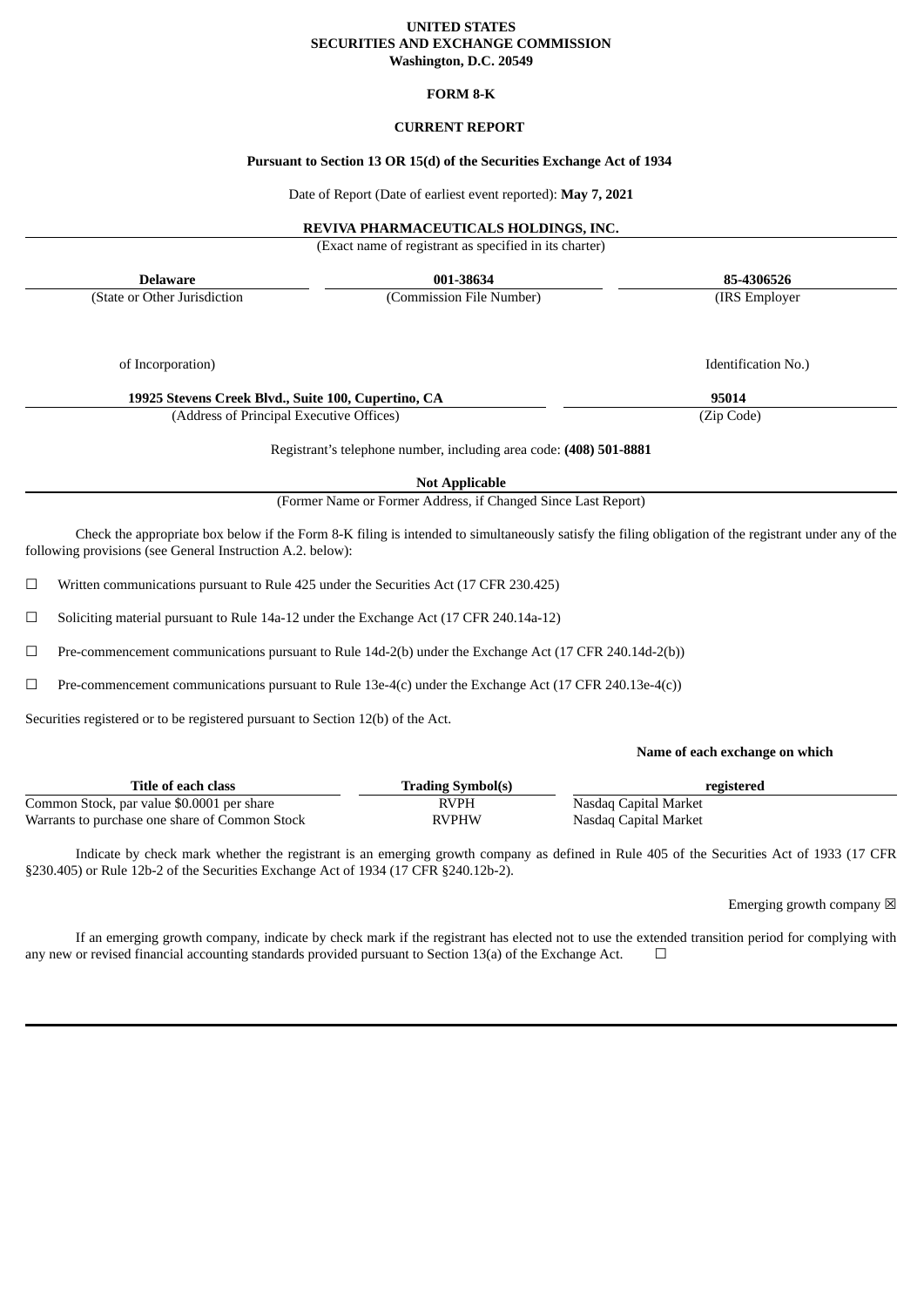## **Item 2.02 Results of Operations and Financial Condition**

The information set forth under Item 4.02 is incorporated into this Item 2.02 by reference.

### Item 4.02. Non-Reliance on Previously Issued Financial Statements or a Related Audit Report or Completed Interim Review.

On April 12, 2021, the Staff (the "SEC Staff") of the Securities and Exchange Commission (the "SEC") released the Staff Statement on Accounting and Reporting Considerations for Warrants Issued by Special Purpose Acquisition Companies (the "Statement"). In the Statement, SEC Staff made the observation that certain contractual provisions included in many Special Purpose Acquisition Company warrant agreements may result in such warrants needing to be classified as a liability rather than as equity.

On December 14, 2020, Reviva Pharmaceuticals Holdings, Inc. (the "Company," "we" or "our"), a Delaware corporation and the successor by redomiciliation to Tenzing Acquisition Corp. ("Tenzing"), a British Virgin Islands exempted company, Tenzing Merger Subsidiary Inc., a Delaware corporation and wholly-owned subsidiary of Tenzing ("Merger Sub"), and Reviva Pharmaceuticals, Inc., a Delaware corporation (together with its consolidated subsidiary), consummated a business combination (the "Business Combination") through the merger (the "Merger") of Merger Sub with and into Reviva Pharmaceuticals, Inc., contemplated by the previously announced Agreement and Plan of Merger, dated as of July 20, 2020 (the "Merger Agreement"), by and among Tenzing, Merger Sub, Reviva Pharmaceuticals, Inc., and the other parties thereto. Pursuant to the Merger Agreement, at the effective time of the Merger, Merger Sub merged with and into Reviva Pharmaceuticals, Inc., with Reviva Pharmaceuticals, Inc. as the surviving company in the Business Combination and, after giving effect to such Merger, Reviva Pharmaceuticals, Inc. becoming a wholly-owned subsidiary of the Company (together with its consolidated subsidiary).

Prior to and in connection with the closing of the Business Combination, Tenzing issued 6,325,000 public warrants (the "Public Warrants") and 556,313 private placement warrants (the "Private Warrants," together with the Public Warrants, the "Warrants"). At December 31, 2020, the Company had 6,325,000 Public Warrants and 556,313 Private Warrants remaining outstanding. For a full description of the Warrants, refer to (i) the registration statement on Form S-4 (File No. 333-245057), filed in connection with the Business Combination, declared effective by the SEC on November 10, 2020 and (ii) our "Description of Securities" included as Exhibit 4.1 to our Annual Report on Form 10-K for the year ended December 31, 2020, filed with the SEC on March 22, 2021. Each Warrant entitles the holder to purchase one share of our common stock at a price of \$11.50 per share, subject to adjustment. We have classified the Warrants as equity in our previously issued audited consolidated balance sheet as of December 31, 2020, and the related consolidated statements of operations, stockholders' equity (deficit), and cash flows for the year then ended, and the related notes (collectively, referred to as the "Financial Statements") included in our Annual Report on Form 10-K for the year ended December 31, 2020, filed on March 22, 2021.

The Statement discussed "certain features of warrants issued in SPAC transactions" that "may be common across many entities." The Statement indicated that when one or more of such features is included in a warrant, the warrant "should be classified as a liability measured at fair value, with changes in fair value each period reported in earnings."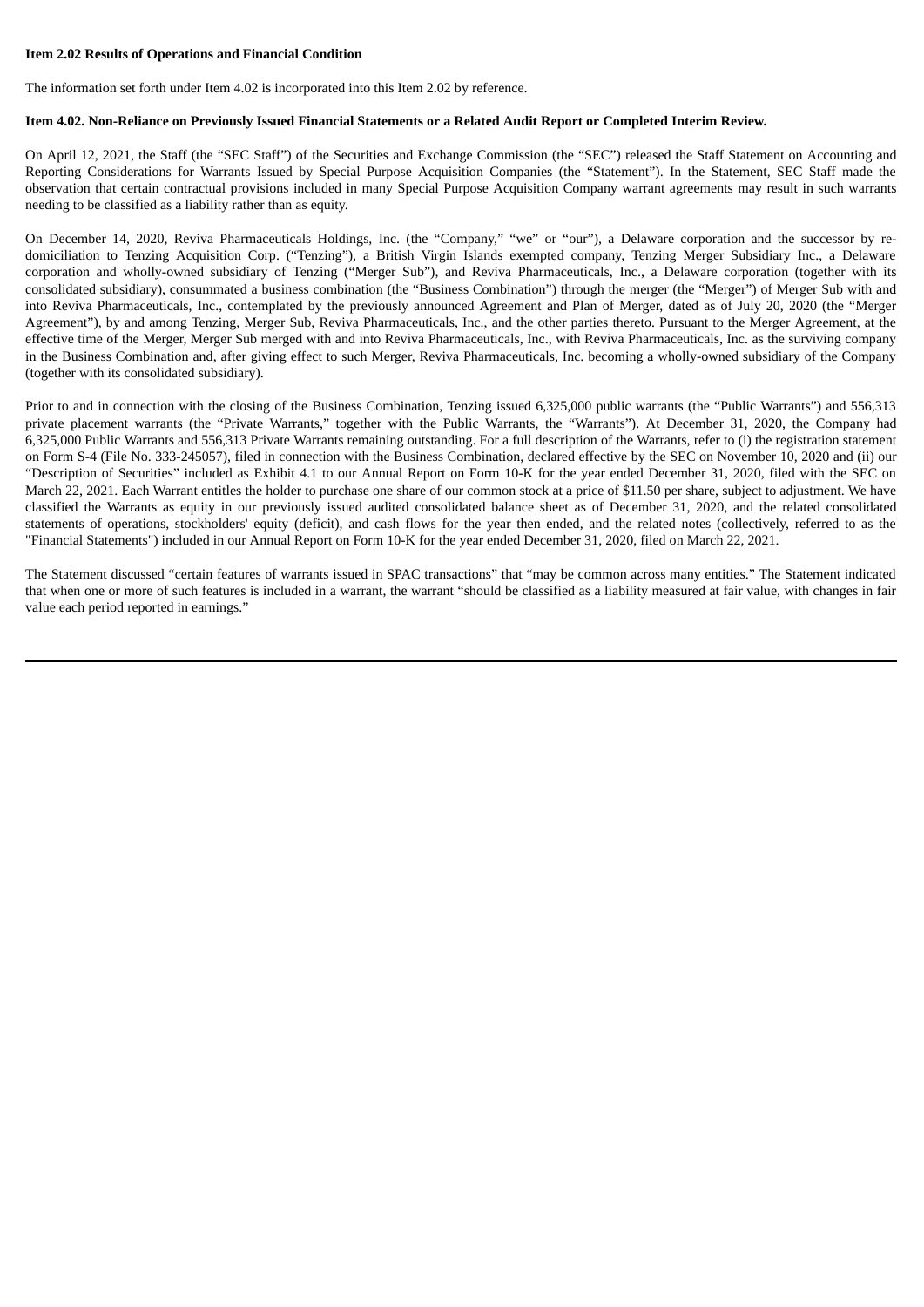Management initially evaluated the accounting for the Warrants and believed its positions to be appropriate at that time, and while the terms of the Warrants as described in the Warrant Agreement have not changed, as a result of the Statement, the Company has determined to classify the Private Warrants as liabilities. Because we have determined the Private Warrants need to be classified as a derivative liability, ASC 815, Derivatives and Hedging, provides for the remeasurement of the fair value of such derivatives at each balance sheet date, with a resulting non-cash gain or loss related to the change in the fair value being recognized in earnings in the statement of operations.

On May 7, 2021, the Audit Committee of the Board of Directors of the Company (the "Audit Committee"), after considering the recommendations of and consultation with management, concluded that the Company's previously issued Financial Statements should no longer be relied upon due to such change in classification of the Private Warrants, all of which are subject to the reclassification as described herein.

The Company will file an amendment to its Annual Report on Form 10-K for the year ended December 31, 2020 (the "Amended 10-K") reflecting this change in classification of the Private Warrants for the year ended December 31, 2020 and the corresponding changes to the financial statement items for the year ended December 31, 2020 will be set forth through disclosures in the Financial Statements included in the Amended 10-K. The Audit Committee and management have discussed the matters disclosed in this and the above paragraphs in this Item 4.02(a) with its independent registered public accounting firm, Armanino LLP.

The changes to be included in the Amended 10-K did not a material impact on the Company's previously reported operating expenses, cash, operating cash flows, investing cash flows, or financing cash flows.